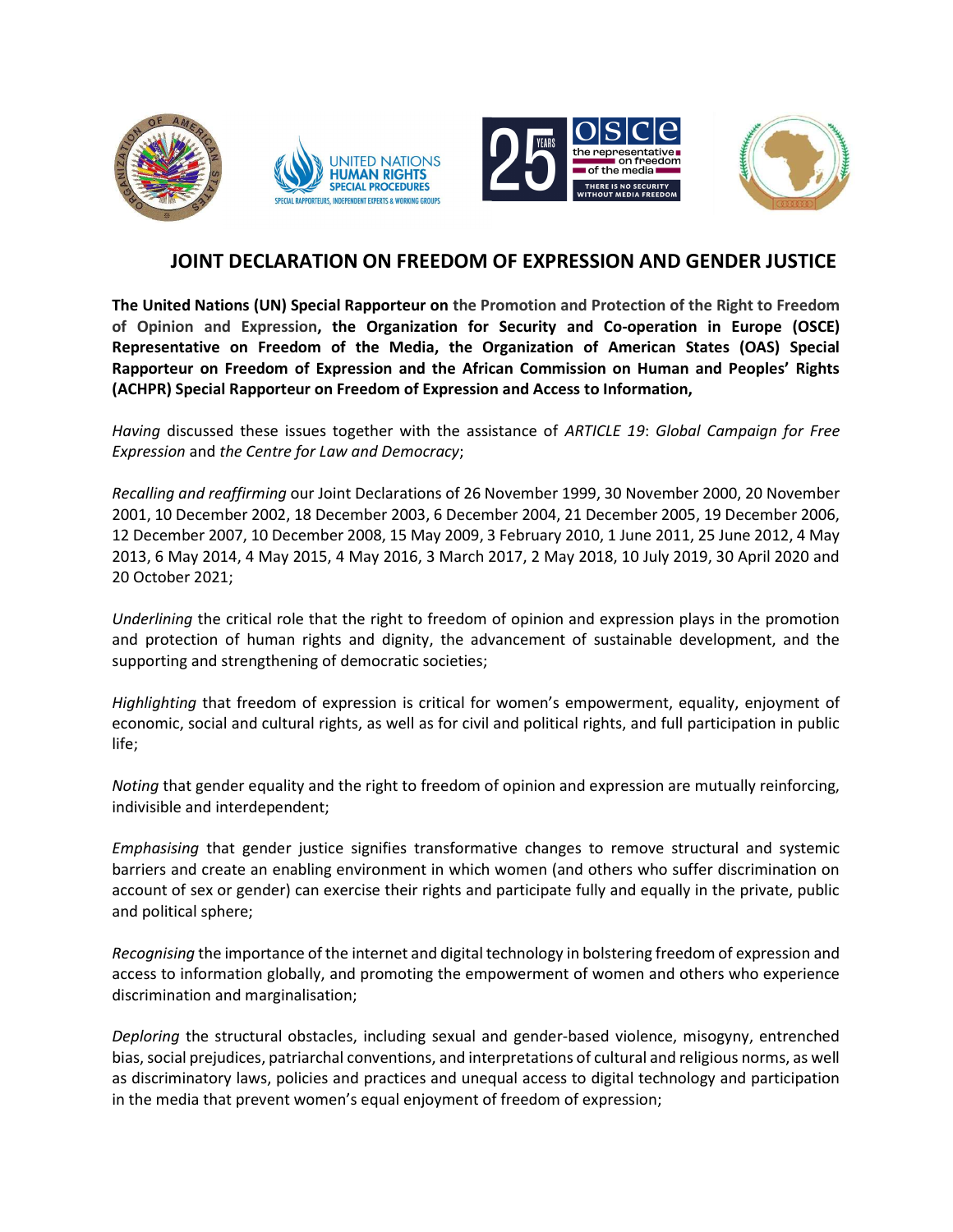Deeply concerned that online gender-based violence, gendered hate speech and disinformation, which cause serious psychological harm and can lead to physical violence, are proliferating with the aim of intimidating and silencing women, including female politicians, journalists and human rights defenders;

Condemning online attacks and harassment of women journalists as one of the most serious contemporary threats to their safety and damaging to media freedom;

Noting that independent, free, pluralistic and diverse media are essential in a democratic society and that gender inequality diminishes media pluralism and diversity;

Alarmed at the increasing use of frivolous and vexatious lawsuits to dissuade women from participating in public life or from speaking out against alleged perpetrators of sexual and gender-based violence;

Recognising the need for inclusion and sensitivity to the intersectionality of gender and other characteristics that cause or exacerbate women's experience of discrimination, including race, religion, ethnicity, sexual orientation, disability, age, legal and socio-economic status or other factors;

Noting that both sex and gender have been the basis for inequality and discrimination in the exercise of freedom of opinion and expression and that while the Declaration focuses primarily on women, where appropriate, reference is made to gender non-conforming people (lesbian, gay, bisexual, transgender and questioning or LGBTQ+ individuals);

Noting further that the term "women" in the Declaration also refers to girls in the appropriate context;

Adopt, on 03 May 2022, the following Declaration on Freedom of Expression and Gender Justice.

#### Recommendations

- 1. Elimination of discrimination and prejudice
- a. States are obliged under international law to proactively remove the structural and systemic barriers to equality as well as discriminatory laws, policies and practices that impede women's full enjoyment of all human rights, including the right to freedom of opinion and expression. The obligation entails positive duties to eliminate gender stereotypes, negative social norms and discriminatory attitudes in society through education programs, social policies, cultural practices, and laws and policies that prohibit discrimination and sexual and gender-based violence and to promote equality and inclusion.
- b. Eliminating discrimination against women requires a "whole of society" approach. States, the private sector and civil society should work together to address discrimination, stereotyping and interpretations of culture, religion and tradition that subordinate and disempower women and are a root cause of sexual and gender-based violence as well as gendered censorship.
- c. States should protect and promote the participation and equality of women in the media sector through laws, policies and practices that protect the safety of women journalists, incentivise gender equality and encourage and protect expression by and about women.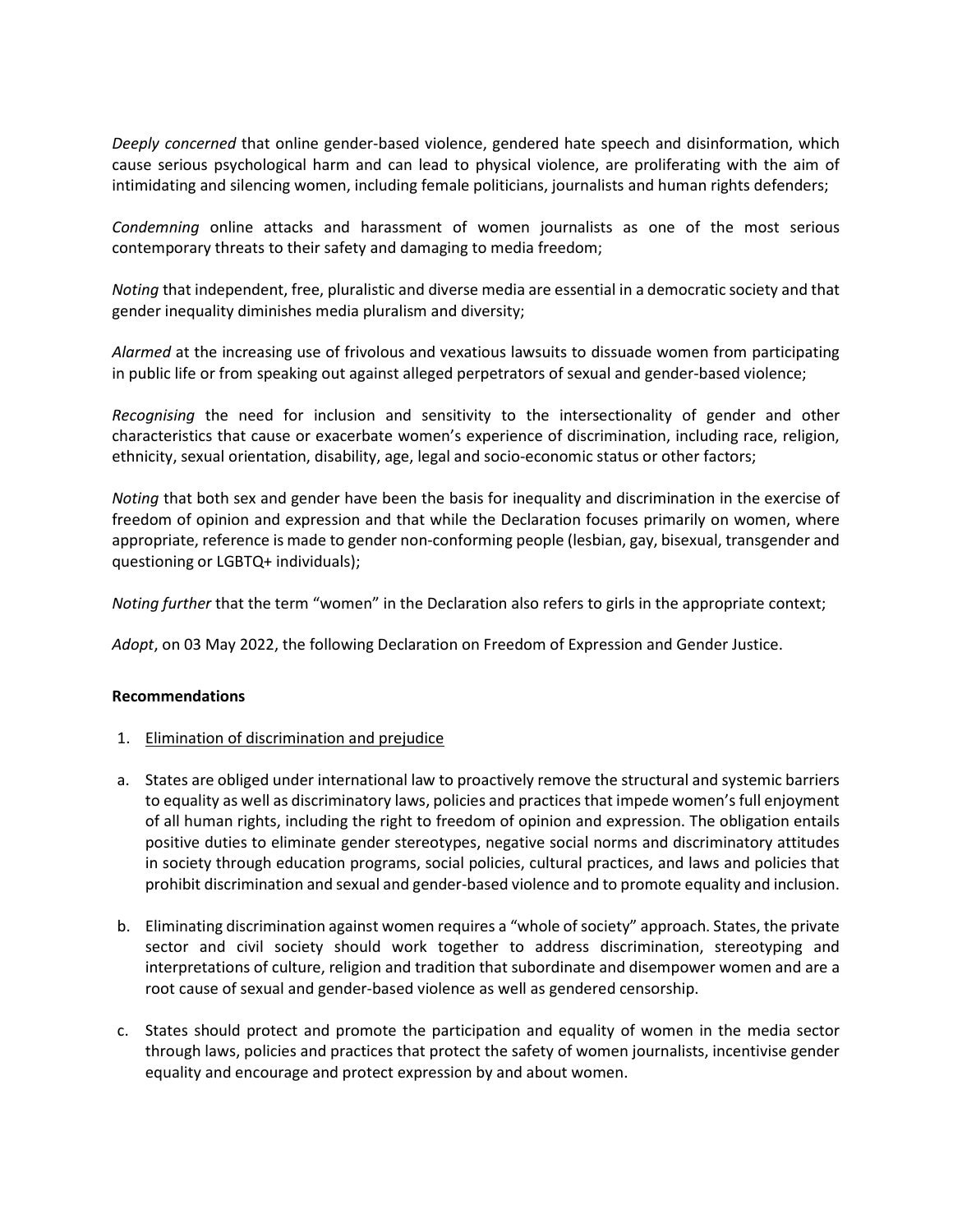- d. Media outlets and companies should take targeted measures to increase women's representation as managers, journalists, media workers, sources, experts and interviewees in the news. Through coverage, analysis, professional codes, professional development of women journalists and media workers, and other means, the outlets and companies should play a transformative role in dismantling gender stereotypes and opposing gender bias and violence against women and gender non-conforming people.
- e. Internet intermediaries should be particularly mindful of the way that their services, automated or algorithmic processes and business practices to increase user engagement, target advertising or engage in profiling may amplify gender stereotypes, bias, misogyny and gender-based violence. Companies should ensure that their content moderation and curation policies and practices do not discriminate on the basis of gender or other protected attributes. Furthermore, women and intersecting marginalised groups are often underrepresented or misrepresented in data that companies use, which is a factor in amplifying gender inequality, stereotypes, bias, misogyny and online gender-based violence in automated and algorithmic processes. Companies should ensure that data upon which automated or algorithmic processes rely are representative.

## 2. Access to Information

- a. Access to information is critical to women's agency and empowerment and lies at the core of the right to freedom of opinion and expression. States should accelerate and enhance their efforts to close the gender digital divide and ensure that women have affordable, open, secure and high-quality access to the internet without restrictions or shutdowns. To be impactful, such measures should also address political, socio-economic, linguistic and cultural barriers that prevent women's equal access to information communication technology.
- b. States, internet intermediaries and civil society organisations should encourage and proactively support the digital and information literacy of women and girls.
- c. States should facilitate access to information and ideas of all kinds by and about women and gender non-conforming people, including on sexual and reproductive health, gender roles, education, employment opportunities, and economic data. Given the importance of social inclusion, diversity and democratic participation, States should pay particular attention to protecting the full and free expression and access to information of women and gender non-conforming people.
- d. States should ensure that gender-disaggregated data is collected and made publicly available on all matters of government policy and practice which impact women's political participation, socioeconomic development and human rights. Attention should be paid also to ensuring the availability of gender-disaggregated data on digital inclusion and participation in the media.

### 3. Gender-specific restrictions on expression

a. Any restriction of freedom of expression should meet fully the three-part test of lawfulness, legitimate objective, necessity and proportionality, as set out in Article 19(3) of the International Covenant on Civil and Political Rights (ICCPR).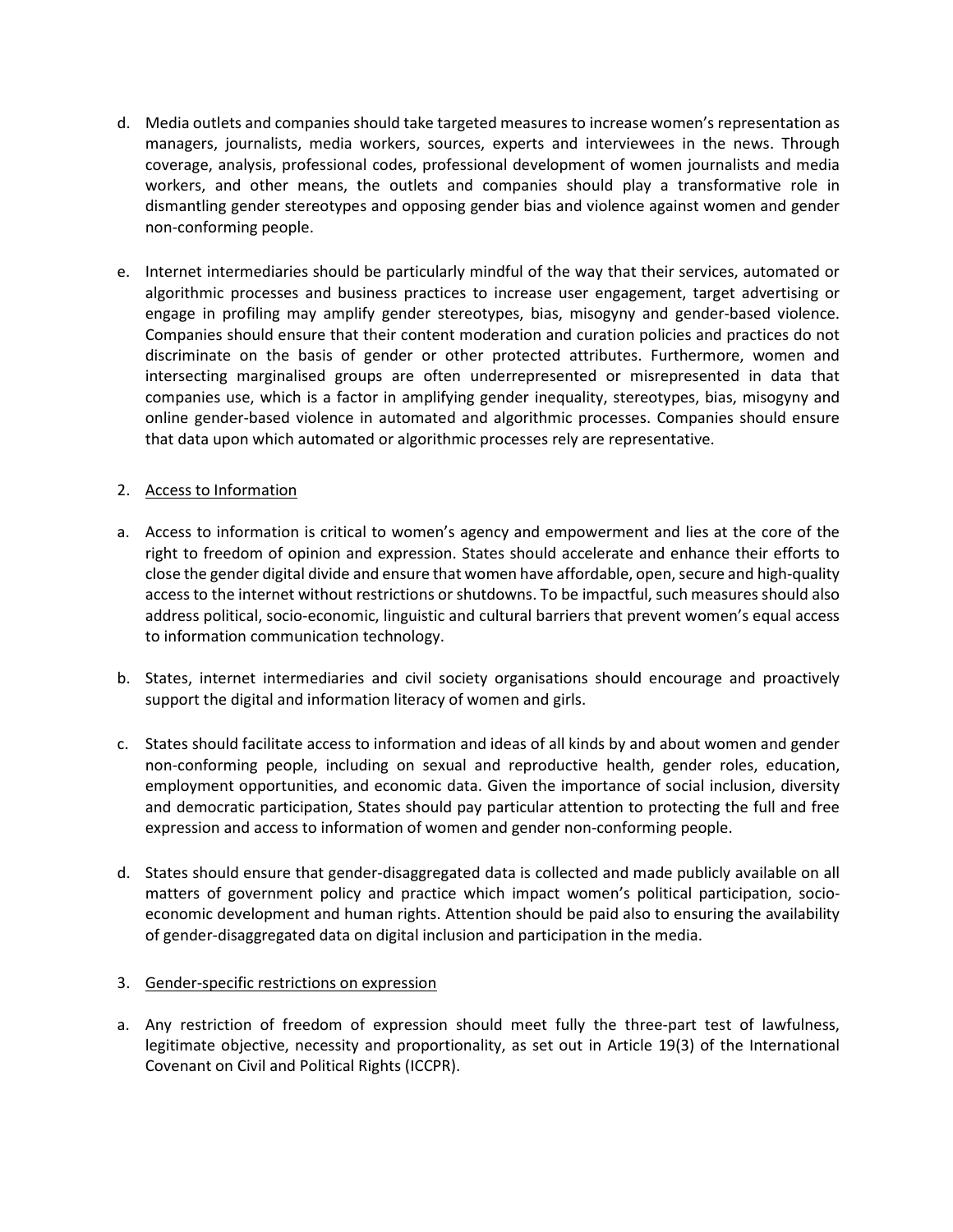- b. States should not use the aim of protecting public morals to restrict gender, sexual, cultural or artistic expression of women and gender non-conforming people based on principles derived exclusively from a single tradition. Neither a claim of protecting public morals nor the paternalistic excuse of protecting women and girls should be used to enshrine particular views of sexuality or gender roles or suppress diverse views. The principle of necessity and proportionality requires that any limitation for the reason of protecting public morals should consider the universality of human rights, the principle of non-discrimination and the international human rights standards of sexual, gender and cultural diversity, including the protection of speech that may be offensive, shocking or disturbing to others.
- c. States, as well as public and private academic institutions, should respect academic freedom of expression and refrain from censoring, restricting or discriminating against gender studies and feminist scholarship or public debate on these issues.
- d. Women who publicly denounce alleged perpetrators of sexual or gender-based violence should not be charged with criminal libel, prosecuted for false reporting of crimes or be subjected to frivolous or vexatious defamation lawsuits. When women speak out about sexual and gender-based violence, States should ensure that such speech enjoys special protection, as the restriction of such speech can hinder the eradication of violence against women. States should decriminalise all defamation and insult actions, and enact comprehensive legislation to discourage vexatious or frivolous defamation cases and strategic lawsuits against public participation (SLAPPs) that are intended to intimidate and silence women and drive them out of public participation.

### 4. Online sexual and gender-based violence

- a. The prohibition against sexual and gender-based violence applies online as well as offline. Online violence against women has particular significance for freedom of expression as it encompasses harmful speech as well as behaviour facilitated by digital technology, including threats of physical or sexual violence, online bullying and stalking, doxing, harassment, targeted electronic surveillance, coercion and non-consensual exposure of intimate images.
- b. Sex and gender should be recognised as protected characteristics for the prohibition of advocacy of hatred that constitutes incitement to discrimination, hostility or violence under Article 20(2) of the ICCPR, and Article 4 of the International Convention on the Elimination of All Forms of Racial Discrimination. Misogyny should be prohibited if it reaches the threshold set by Articles 19(3) and 20(2) of the ICCPR.
- c. States should enact specific legislation or update existing laws to prohibit, investigate and prosecute online sexual and gender-based violence. The legislation should be grounded in international human rights standards on freedom of opinion and expression as well as on gender equality. Law enforcement officials and support services should be trained to recognise and respond to the distinct gendered nature of online violence and the heightened risk of physical violence arising from them.
- d. In consultation with media organisations and representatives of women journalists, States should develop and implement integrated prevention, protection, monitoring and response mechanisms to ensure the safety of women journalists. State officials should publicly condemn any attack on female journalists and should refrain from making statements that could put women at risk.